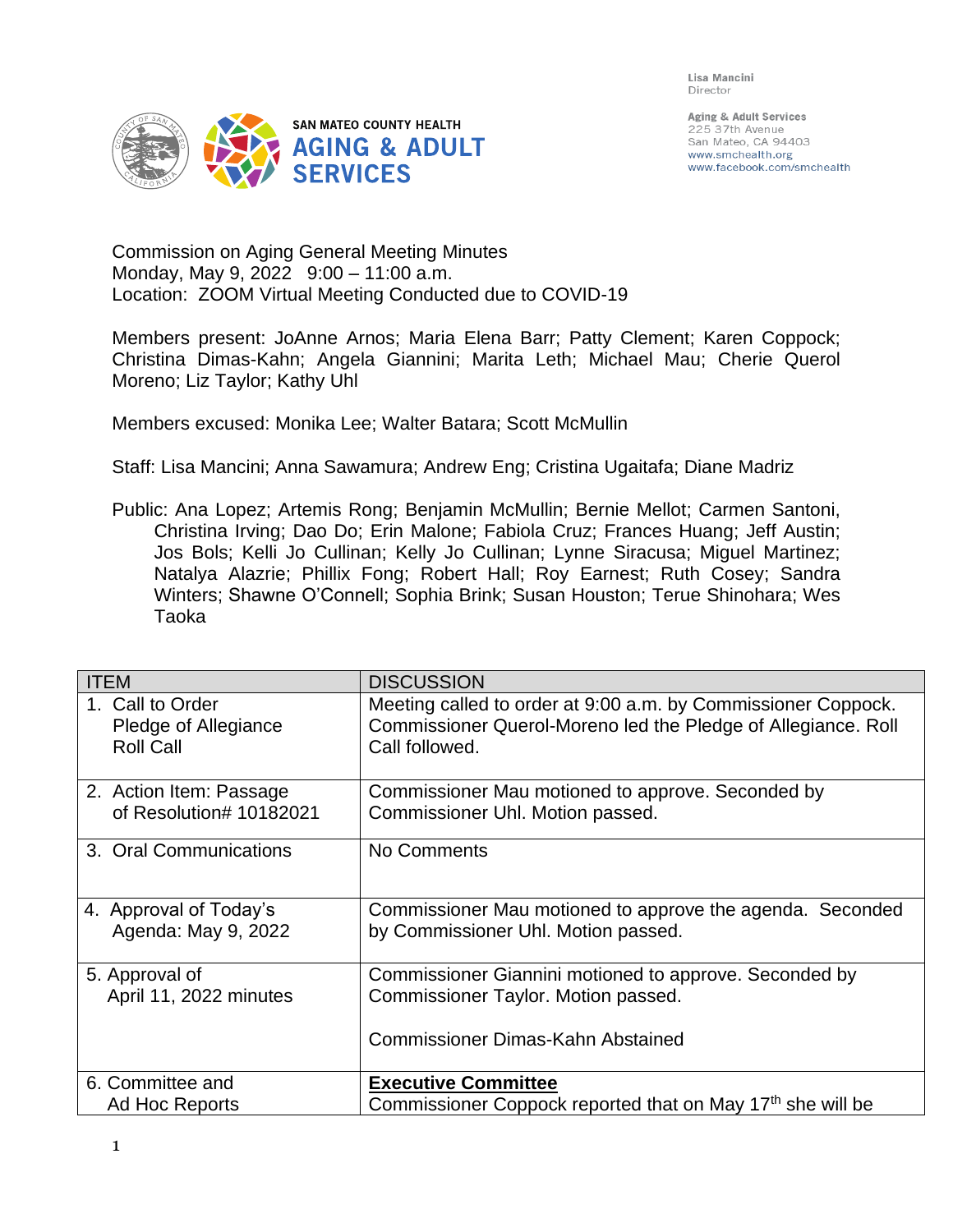| making a 10-minute presentation of CoAs annual report for the<br>Board of Supervisors. She will also be accepting a proclamation<br>from the Board in recognition of May as Older American's Month.<br>The report will be presented today and she would appreciate any<br>input/feedback from Commissioners. She is encouraging all to<br>attend.                                                                               |
|---------------------------------------------------------------------------------------------------------------------------------------------------------------------------------------------------------------------------------------------------------------------------------------------------------------------------------------------------------------------------------------------------------------------------------|
| The Age Friendly Bay Area Channel, led by Commissioner<br>McMullin, recently interviewed Sandi Winters from Senior<br>Coastsiders. She spoke about the work she is doing with Age<br>Friendly. She encourages everyone to listen.                                                                                                                                                                                               |
| A few months ago, a letter was sent to the Board of Supervisors,<br>specifically to Supervisor Canepa, to increase support for older<br>adults in San Mateo County. The feedback received was to be<br>more specific in terms of actual numbers and programming. The<br>Age Forward coalition included about eight different line items<br>with specific resource requests, both in terms of people and<br>financial resources. |
| Commissioner Clement reported that she was at the meeting<br>where Supervisor Canepa asked for specifics. After that<br>discussion, they came back with a letter that included and exact<br>dollar amount and number of clients to serve with a total of a \$2.5<br>million ask. They want to encourage them to move it forward to<br>the Board of Supervisors.                                                                 |
| Commissioner Uhl motioned to endorse the letter. Seconded by<br>Commissioner Mau. Motion passed.                                                                                                                                                                                                                                                                                                                                |
| <b>Resource Access Committee</b><br>Commissioner Querol Moreno reported that the Help at Home<br>Resource guide is currently being printed. She is requesting that<br>all of the Commissioners help in promoting, publicizing and<br>distributing the new booklet. Commissioner Coppock also<br>reported that there will be online and print versions translated into<br>Spanish and Chinese as well.                           |
| Commissioner Querol Moreno also requested that more members<br>of the CoA be involved in their local Age Friendly initiatives.                                                                                                                                                                                                                                                                                                  |
| At the retreat, there was a discussion of aligning themselves more<br>with the third goal which is isolation and equity. The committee is<br>planning to change the name of the committee to "Resource<br>Access and Isolation."                                                                                                                                                                                                |
|                                                                                                                                                                                                                                                                                                                                                                                                                                 |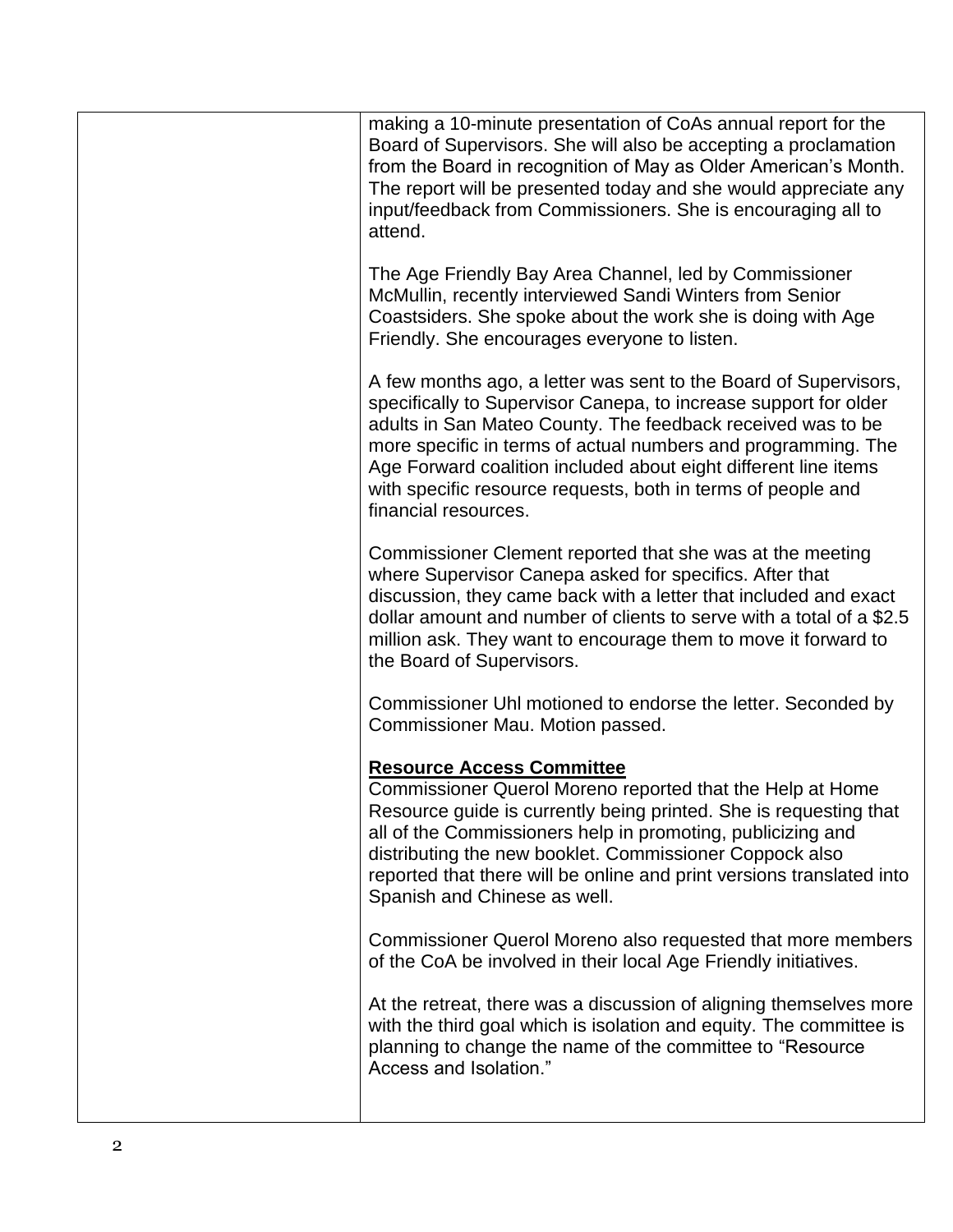|                   | <b>MISO (Middle Income Senior Opportunities) Committee</b><br>Commissioner Dimas-Kahn reported that they continue to work on<br>their workplan. They are also working on a possible name<br>change. Most of the committee members would like to stay with<br>the current one.                                                                                                                                  |
|-------------------|----------------------------------------------------------------------------------------------------------------------------------------------------------------------------------------------------------------------------------------------------------------------------------------------------------------------------------------------------------------------------------------------------------------|
|                   | She had a conversation with a New York Times reporter regarding<br>a program that saves Medicare beneficiaries money on their<br>Medicare premiums and co-pays. She brought up the hidden<br>poor, the middle-income seniors, and the real issue that most of<br>the states do not use the elder index. She is hoping that this<br>information gets into the article so they can get nationwide<br>visibility. |
|                   | <b>Transportation Committee</b><br>Commissioner Mau reported that at their last meeting they<br>discussed trying to incorporate some additional goals from the<br>Master Plan For Aging. They also discussed a possible name<br>change. They would like to also include some aspects of housing<br>but with Transportation being the focus of the committee.                                                   |
|                   | Last week he accepted a proclamation from SamTrans for Older<br>American's month of May.                                                                                                                                                                                                                                                                                                                       |
| 7. Member Reports | Commissioner Coppock would like Commissioners and other task<br>force members to begin reporting about the work that they are<br>doing with Age Friendly during the commission meetings. She is<br>open to suggestions as to when and how often.                                                                                                                                                               |
|                   | Commissioner Mau suggests doing it during member reports.                                                                                                                                                                                                                                                                                                                                                      |
|                   | Commissioner Lee would like to ask the taskforce to send in a<br>written report.                                                                                                                                                                                                                                                                                                                               |
|                   | Commissioner Coppock suggested someone volunteer to compile<br>these reports ahead of time due to their being 17 commissioners<br>and the amount of time it would take for everyone to report out at<br>each meeting.                                                                                                                                                                                          |
|                   | Commissioner Dimas-Kahn suggested a hybrid. Having<br>commissioners do a quick 30 second report and the RAC<br>committee compile a written report. She also suggested to check<br>in with the coordinators of the various cities to get the most up to<br>date information.                                                                                                                                    |
|                   | Commissioner Coppock reports that she is being interviewed for<br>the Age Friendly Belmont Taskforce. They will be having some                                                                                                                                                                                                                                                                                 |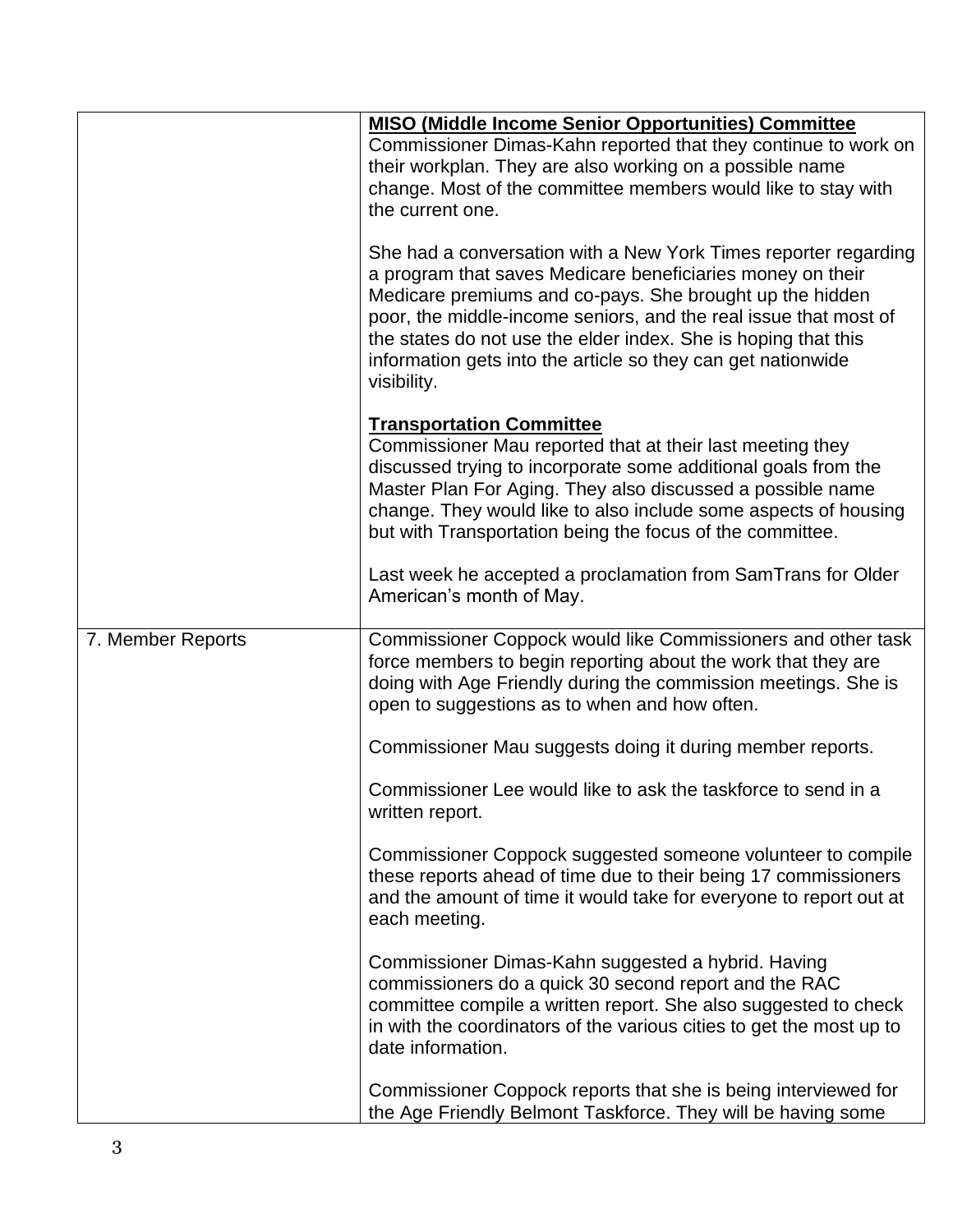|                  | focus groups after hours to accommodate those people that are<br>still working. If anyone has any suggestions on the needs or<br>issues related to Older Adults and Belmont please let her know.                                                                                                                                                                                                                                         |
|------------------|------------------------------------------------------------------------------------------------------------------------------------------------------------------------------------------------------------------------------------------------------------------------------------------------------------------------------------------------------------------------------------------------------------------------------------------|
|                  | Commissioner Taylor reported that Colma was having their city-<br>wide garage sale so she went around on her bike and passed out<br>the Help at Home booklets. She realized that there were a lot of<br>people that did not know about it. She is suggesting that they look<br>for other ways of getting the word out including going to the<br>media.                                                                                   |
|                  | Commissioner Querol-Moreno reported that they are creating a<br>flyer promoting the Help at Home booklet specifically for<br>organizations and local government offices to help get the word<br>out.                                                                                                                                                                                                                                     |
|                  | Commissioner Mau reported that Pacifica's Age Friendly<br>Community Coalition is hosting a workshop regarding strategies<br>for finding affordable senior housing on May 12 <sup>th</sup> from 3:00-4:30<br>pm at their community center.                                                                                                                                                                                                |
|                  | Roy Earnest reported that Café has decided that they want to<br>keep their website updated (www.cfafe.org). If anyone has any<br>news about what is going on in their local Age Friendly Initiative<br>community group, please let him know so he can put it on their<br>website and/or Facebook page. He also created a resource for<br>the housing workshop in Pacifica. He created a list for only<br>affordable Senior Housing.      |
| 8. Staff Reports | Lisa Mancini reported that she has seen Covid cases increase in<br>the county. As of now, they are not putting out any mandates.<br>They are highly encouraging people to wear masks when they are<br>indoors in public places as well as getting the vaccinated.                                                                                                                                                                        |
|                  | AAS is highly supporting AB 2547, that was put forward by<br>Assemblyman Nazarian. The California Department of Aging<br>would establish and maintain a housing subsidy program that<br>could grant CBOs and public housing authorities money to<br>provide subsidies to those who are homeless and those at risk of<br>homelessness. It is similar to what they are doing with their home<br>safe program in adult protective services. |
|                  | AAS is now moving from 37 <sup>th</sup> Avenue to 2000 Alameda de Las<br>Pulgas Suite 200. Some people have already moved over.<br>Everyone will officially be there by May 16 <sup>th</sup> .                                                                                                                                                                                                                                           |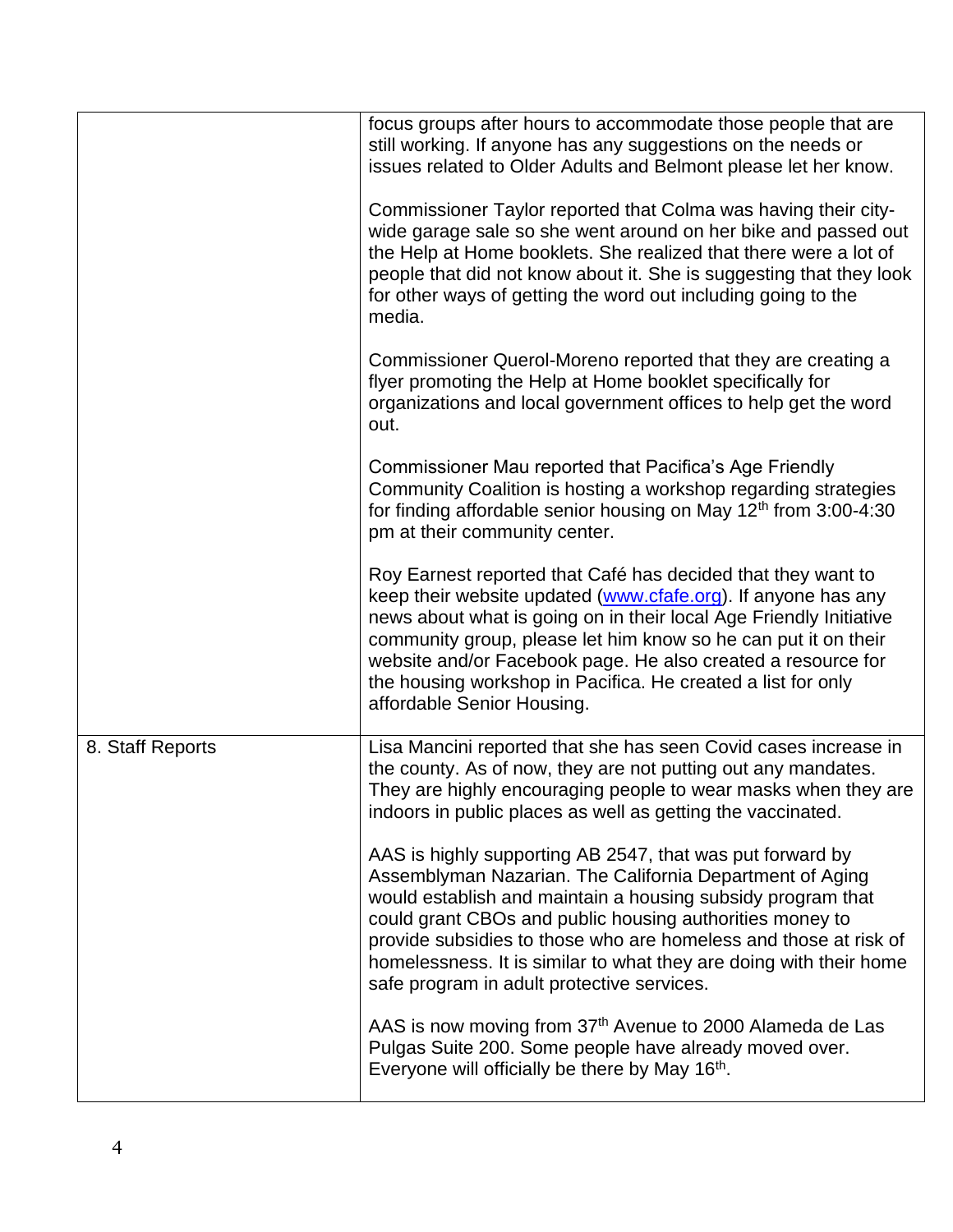| Anna Sawamura reported that last week the Age Forward<br>Coalition had the opportunity to meet with several Bay Area and<br>specifically, San Mateo County Assembly Members and Senators<br>to talk about the needs of the county. The two bills that they did<br>bring up were funding for Title IIIB supportive services which<br>would help to support the programs that are Older American Act<br>funded which includes programs such as transportation, adult day<br>services and legal aid. There is about \$33 million in one time only<br>funding over a 3 year period that they are trying to advocate for.                         |
|----------------------------------------------------------------------------------------------------------------------------------------------------------------------------------------------------------------------------------------------------------------------------------------------------------------------------------------------------------------------------------------------------------------------------------------------------------------------------------------------------------------------------------------------------------------------------------------------------------------------------------------------|
| The second item that they are really trying to advocate for is to<br>continue support for programs that can help with food insecurity in<br>the county. There is about \$70 million that is being requested to<br>help expand nutrition programs throughout the state. There was a<br>lot of support that was provided during covid via Major Disaster<br>Declaration funds but unfortunately that is coming to an end soon.                                                                                                                                                                                                                 |
| Another area they are supporting are Family Caregiver Support<br>programs, Community based service restoration and Investing in<br>Modernizing the Older Californians Act which is the federal funds<br>that support the programs that the county administers. All of these<br>are being brought to the floor.                                                                                                                                                                                                                                                                                                                               |
| The Older Americans Act request for proposal was released on<br>February 23 and the deadline to submit was April 21 <sup>st</sup> . The staff<br>and members of the community have been extremely busy<br>reviewing proposals. Hoping to be able to start meeting with<br>providers after May 13 <sup>th</sup> which is the last date of the evaluation<br>panel meetings. Afterwards, they will be reviewing the monies that<br>they have available, the proposals that have been ranked and<br>then setting negotiation meetings with the providers to be able to<br>execute contracts that can begin services from July 1 <sup>st</sup> . |
| Contract Provider Monitorings of programs and services were<br>postponed due to the pandemic but have resumed. Staff will be<br>reaching out in May and June to schedule with providers. Nutrition<br>providers will be done mostly in person and some will be done<br>virtually and all will be completed by the end of the fiscal year.                                                                                                                                                                                                                                                                                                    |
| There is new funding coming to CDA called Older Adult Recovery<br>and Resilience funds (OARR). This is specifically to continue<br>funding to support programs that are also focused on some of the<br>Master Plan For Aging's five goals. They are releasing funds<br>differently by releasing them by program categories. Information<br>has been received that the Legal Services Program and the<br>Family Caregiver Support programs are slated for preliminary                                                                                                                                                                         |